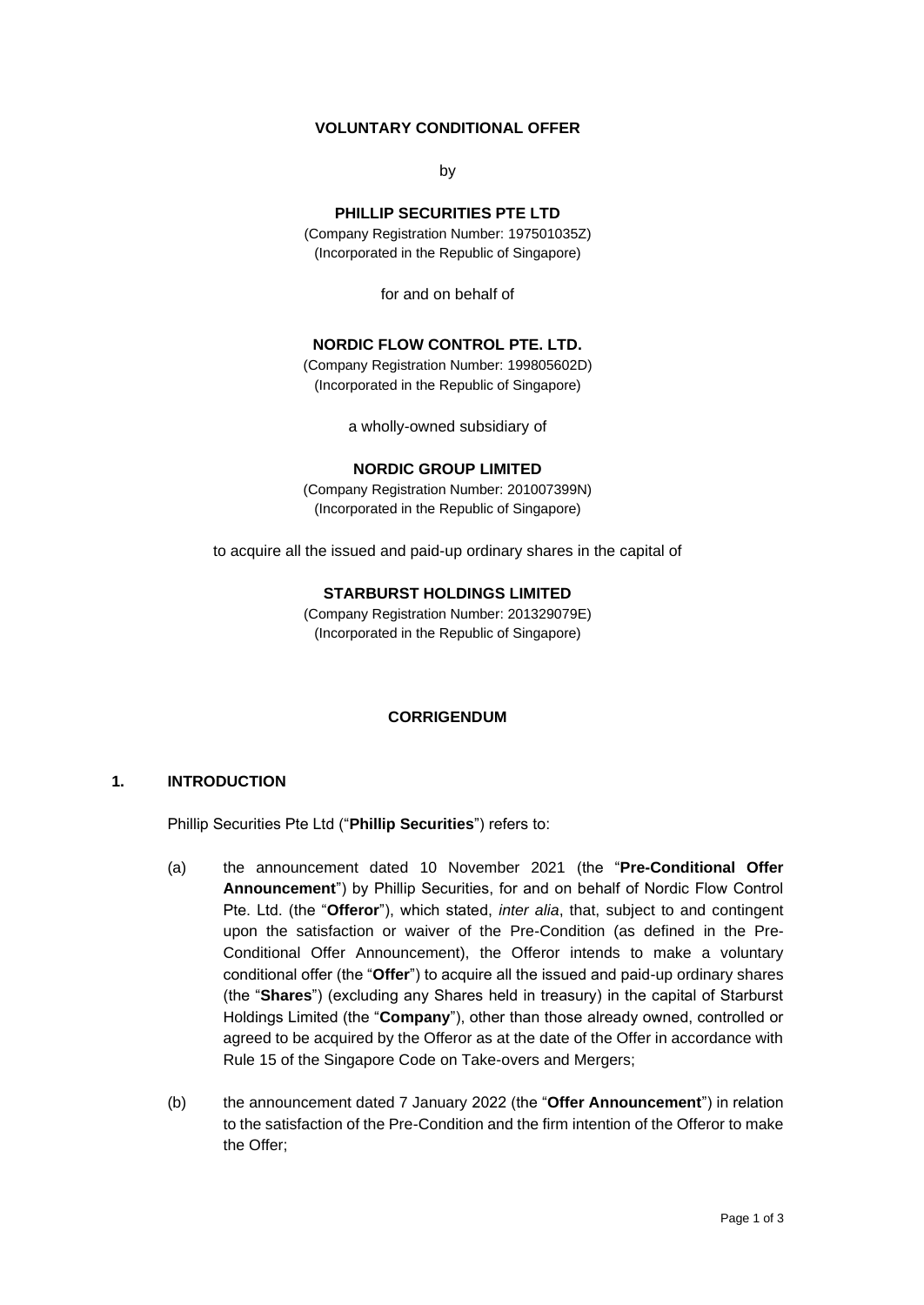(c) the offer document dated 24 January 2022 (the "**Offer Document**") which contains, *inter alia*, details of the Offer and was electronically despatched to the Shareholders of the Company.

Unless otherwise defined, capitalised terms in this Announcement shall bear the meanings ascribed to them in the Offer Document.

## **2. CORRIGENDUM**

Phillip Securities wishes to inform, for and on behalf of the Offeror, that the paragraph entitled "Low Trading Liquidity" under the sub-section "Rationale for the Offer" in the Pre-Conditional Offer Announcement, the Offer Announcement and the Offer Document should instead read as follows:

### "Low Trading Liquidity

The trading volume of the Shares has been low, with an average daily trading volume of approximately 977,824 Shares, 525,555 Shares, 427,887 Shares and 1,184,858 Shares during the one-month period, three-month period, six-month period and 12-month period up to and including the Last Trading Day. These represent only 0.39%, 0.21%, 0.17% and 0.48% of the total number of issued Shares (excluding Shares held in treasury) for the aforementioned relevant periods, respectively."

The changes are highlighted below:

# "Low Trading Liquidity

The trading volume of the Shares has been low, with an average daily trading volume of approximately 977,824223,546 Shares, 525,555114,686 Shares, 427,88790,477 Shares and 1,184,858229,630 Shares during the one-month period, three-month period, six-month period and 12-month period up to and including the Last Trading Day. These represent only 0.390.09%, 0.210.05%, 0.170.04% and 0.480.09% of the total number of issued Shares (excluding Shares held in treasury) for the aforementioned relevant periods, respectively."

# **3. RESPONSIBILITY STATEMENT**

The directors of the Offeror and the directors of NGL (including those who may have delegated detailed supervision of this Announcement) have taken all reasonable care to ensure that the facts stated and all opinions expressed in this Announcement are fair and accurate and that no material facts have been omitted from this Announcement, and they jointly and severally accept responsibility accordingly.

Where any information has been extracted or reproduced from published or otherwise publicly available sources (including, without limitation, information relating to the Company), the sole responsibility of the directors of the Offeror and the directors of NGL has been to ensure, through reasonable enquiries, that such information is accurately and correctly extracted from such sources or, as the case may be, accurately reflected or reproduced in this Announcement.